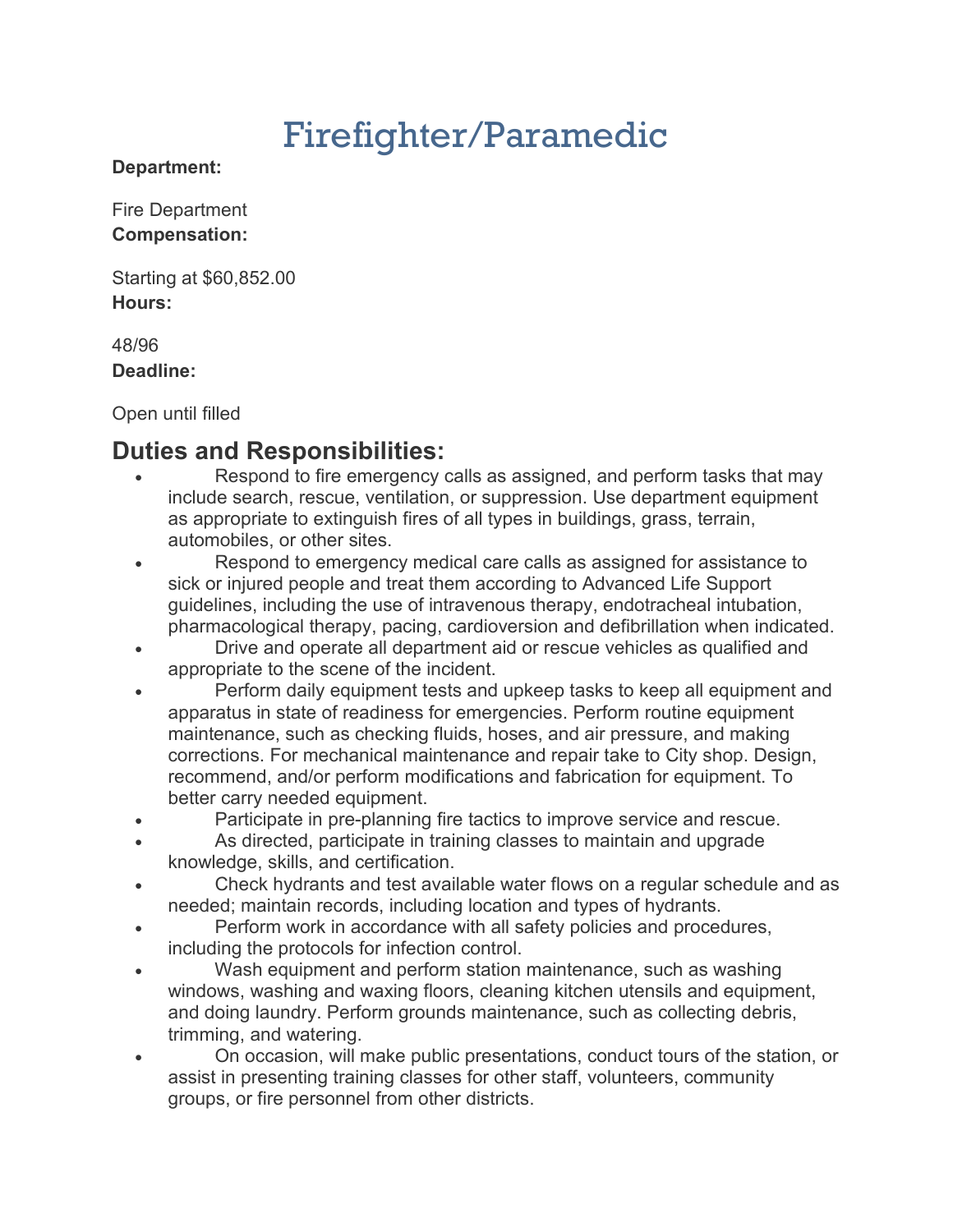- As directed, use computers to enter data and generate reports, and maintain necessary manual and computer records.
- Participate in off-duty rotation call-back for standby and fire calls.

## **Minimum Requirements:**

- Current valid National Registry and / or State of Colorado paramedic certification.
- A valid Colorado State Driver's license.
- As a pre-requisite for consideration for employment, must successfully complete job-related physical agility, tests and the written, and oral, and other tests prescribed by the City.
- Colorado Firefighter I Certification

Physical strength and ability to perform intermittently very heavy labor strenuous work for extended periods of time under extremely dangerous and uncomfortable conditions, often while wearing bulky protective gear, including self-contained breathing apparatus. Very heavy strenuous labor work is defined as, for example, exerting force sufficient to lift and carry up to 175 pounds of body weight and occasionally, as a team member, to lift and maneuver onto a gurney body weight up to 600 pounds, or as necessary lift whatever weight is required to handle the emergency or rescue. Often the lifting must be done in spaces where use of correct lifting techniques is not possible.

Sufficient physical stamina and agility to perform physical activities - These activities include, but are not limited to, climbing up and down stairs, raising and climbing ladders, crawling into confined spaces, wielding axes, hauling hose, etc., and the ability to sustain this activity for the duration of the emergency, without interruption while wearing bulky protective gear.

Hearing ability sufficient, for example, to use stethoscope to assess heart and lung sounds where ambient noise is a factor, communicating with team members, and the use of portable radios while wearing self-contained breathing apparatus.

## **More Information:**

**This position is open until filled.**

### **How to apply:**

Send letter of interest and resume to Chanda Johnson after completing the online [Employment Application.](https://docs.google.com/forms/d/e/1FAIpQLSe4K00vzVGtd_6QFJdV4P6LNKiBqR4QFI4P_j_n-vCTpBUuZQ/viewform) The letter of interest and resume can be sent to:

- $\circ$  cjohnson@fedheights.org
- $\circ$  Mail or drop off to 2380 W. 90<sup>th</sup> Avenue, Federal Heights, CO 80260;
- $\circ$  Fax to 303-428-3298

Successful applicants for all positions must pass a pre-employment drug screening and background check. Police and Fire Department positions require additional preemployment testing.